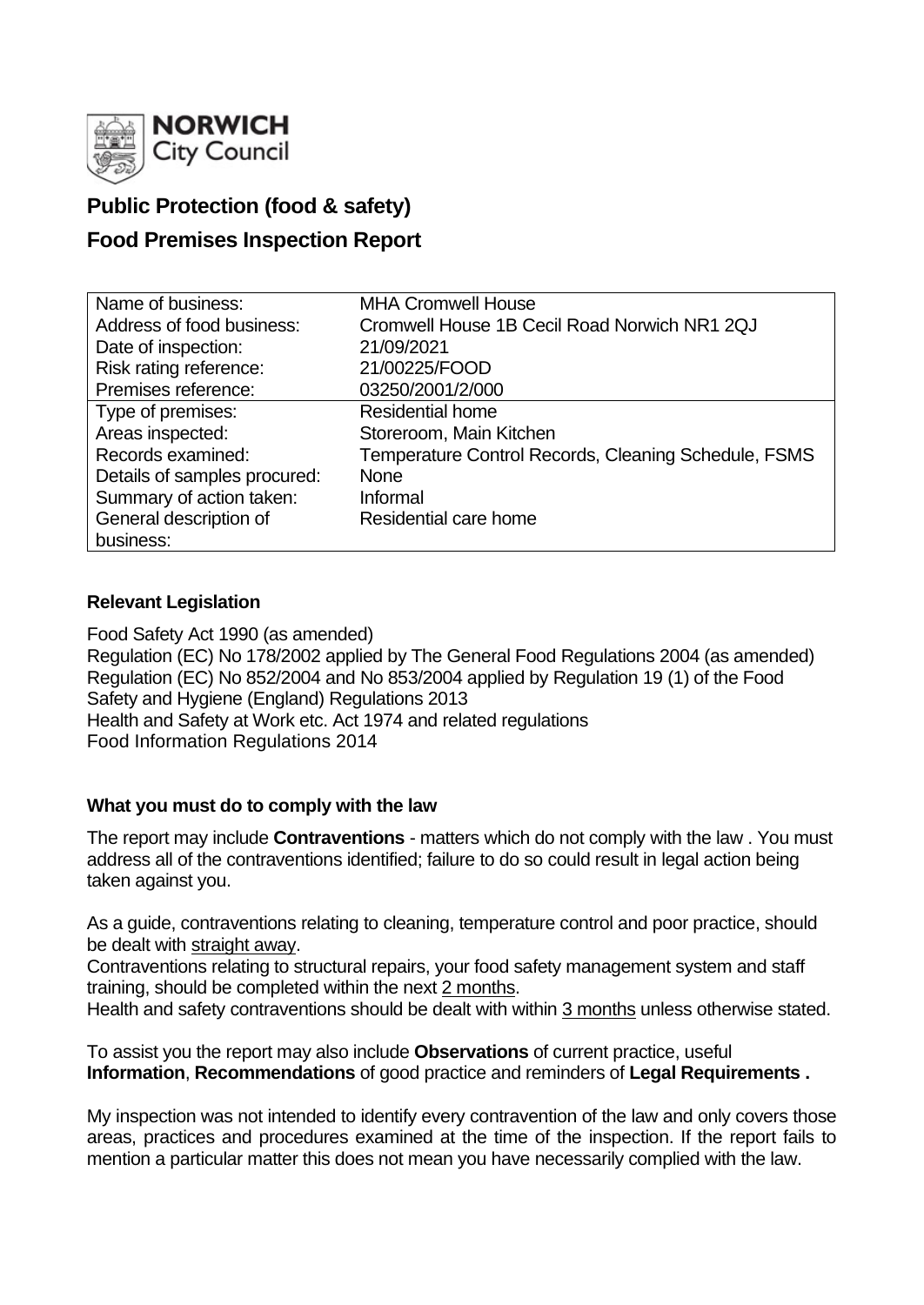## **FOOD SAFETY**

#### **How we calculate your Food Hygiene Rating:**

The food safety section has been divided into the three areas which you are scored against for the hygiene rating: 1. food hygiene and safety procedures, 2. structural requirements and 3. confidence in management/control procedures. Each section begins with a summary of what was observed and the score you have been given. Details of how these scores combine to produce your overall food hygiene rating are shown in the table.

| <b>Compliance Area</b>                     |          |    |           | <b>You Score</b> |               |    |           |    |                |  |
|--------------------------------------------|----------|----|-----------|------------------|---------------|----|-----------|----|----------------|--|
| <b>Food Hygiene and Safety</b>             |          |    |           | $\overline{0}$   | 5             | 10 | 15        | 20 | 25             |  |
| <b>Structure and Cleaning</b>              |          |    |           | $\Omega$         | 5             | 10 | 15        | 20 | 25             |  |
| Confidence in management & control systems |          |    |           | $\Omega$         | 5.            | 10 | 15        | 20 | 30             |  |
|                                            |          |    |           |                  |               |    |           |    |                |  |
| <b>Your Total score</b>                    | $0 - 15$ | 20 | $25 - 30$ |                  | $35 - 40$     |    | $45 - 50$ |    | > 50           |  |
| <b>Your Worst score</b>                    | 5        | 10 | 10        |                  | 15            |    | 20        |    | $\sim$         |  |
|                                            |          |    |           |                  |               |    |           |    |                |  |
| <b>Your Rating is</b>                      | 5        |    |           | 3                | $\mathcal{P}$ |    |           |    | $\overline{0}$ |  |

Your Food Hygiene Rating is 4 - a good standard



## **1. Food Hygiene and Safety**

Food hygiene standards are high. You demonstrated a very good standard of compliance with legal requirements. You have safe food handling practices and procedures and all the necessary control measures to prevent cross-contamination are in place. Some minor contraventions require your attention. **(Score 5)**

#### Contamination risks

**Contravention** The following exposed food to the general risk of cross-contamination with bacteria or allergens or its physical contamination with dirt, foreign objects or chemicals:

- raw foods i.e eggs were being stored next to ready-to-eat foods i.e prunes and grapefruit in the upright fridge. Eggs are an allergen
- worn cutting boards
- foods i.e baking potatoes and baby potatoes were being stored on the floor
- allergens were being stored with other foods in the storeroom

**Legal requirement** At all stages of production, processing and distribution, food must be protected from any contamination likely to render it unfit for human consumption,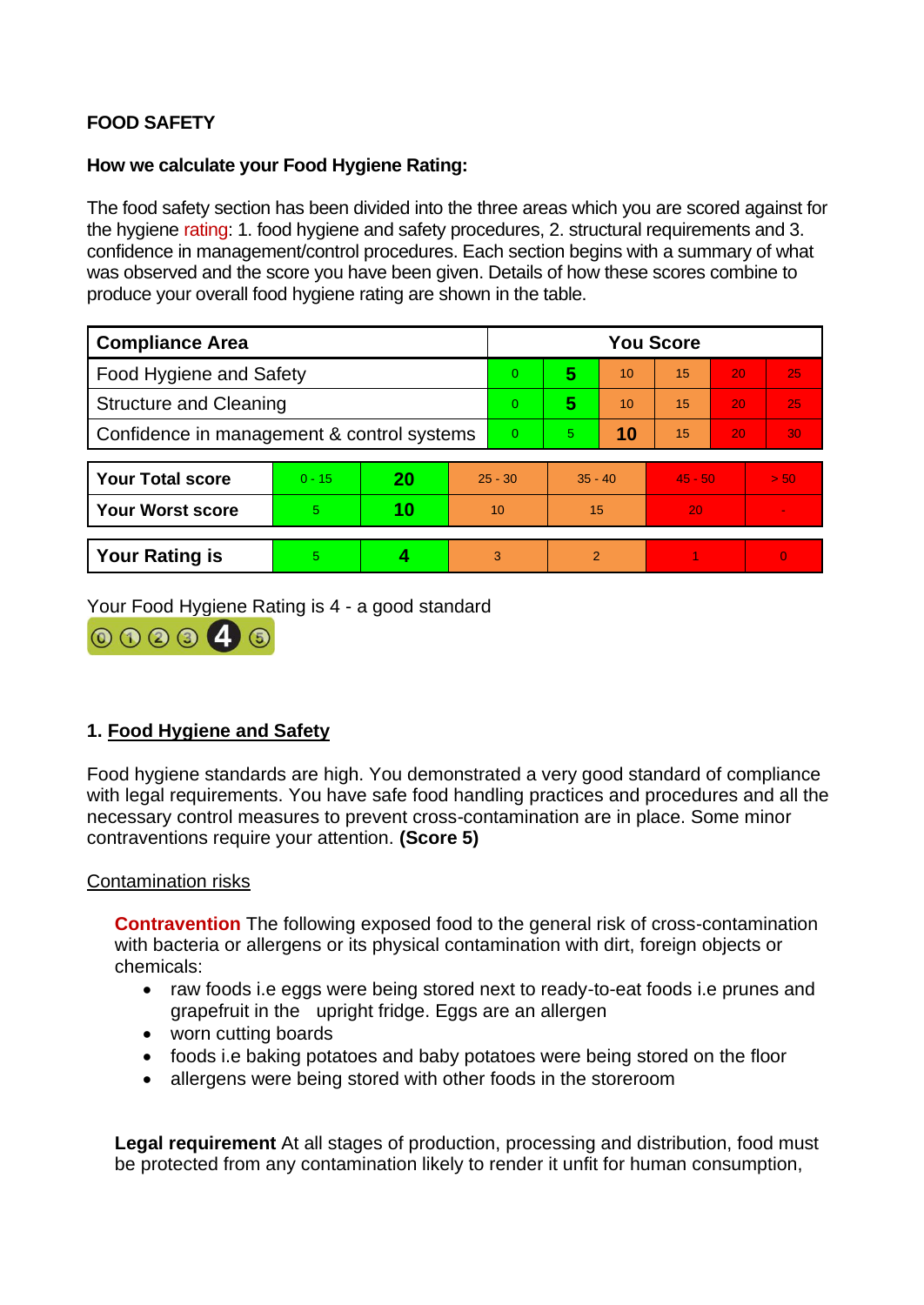injurious to health or contaminated in such a way that it would be unreasonable to expect it to be consumed in that state

**Legal requirement** allergens must be stored in separate lidded containers away from other foods and clearly labelled

**Legal requirement** food must be stored off of the floor where it might be at risk of contamination

### Personal Hygiene

**Observation** I was pleased to see that standards of personal hygiene were high.

### Temperature Control

**Observation** I was pleased to see you were able to limit bacterial growth and/or survival by applying appropriate temperature controls at points critical to food safety and that you were monitoring temperatures.

### Poor Practices

**Contravention** The following matters represented poor practice and if allowed to continue may cause food to become contaminated or lead to its deterioration:

- Allergens were being stored amongst other foods in the storeroom
- No label of when opened on prunes and grapefruit in the upright fridge

## **2. Structure and Cleaning**

The structure facilities and standard of cleaning and maintenance are all of a good standard and only minor repairs and/or improvements are required. Pest control and waste disposal provisions are adequate. The minor contraventions require your attention. **(Score 5)**

#### Cleaning of Structure

**Contravention** The following items were dirty and require more frequent and thorough cleaning:

- floor/wall junctions
- around equipment feet
- behind and under equipment
- pipework to dishwasher area
- vent above dishwasher
- flooring in storerooms
- walls in storeroom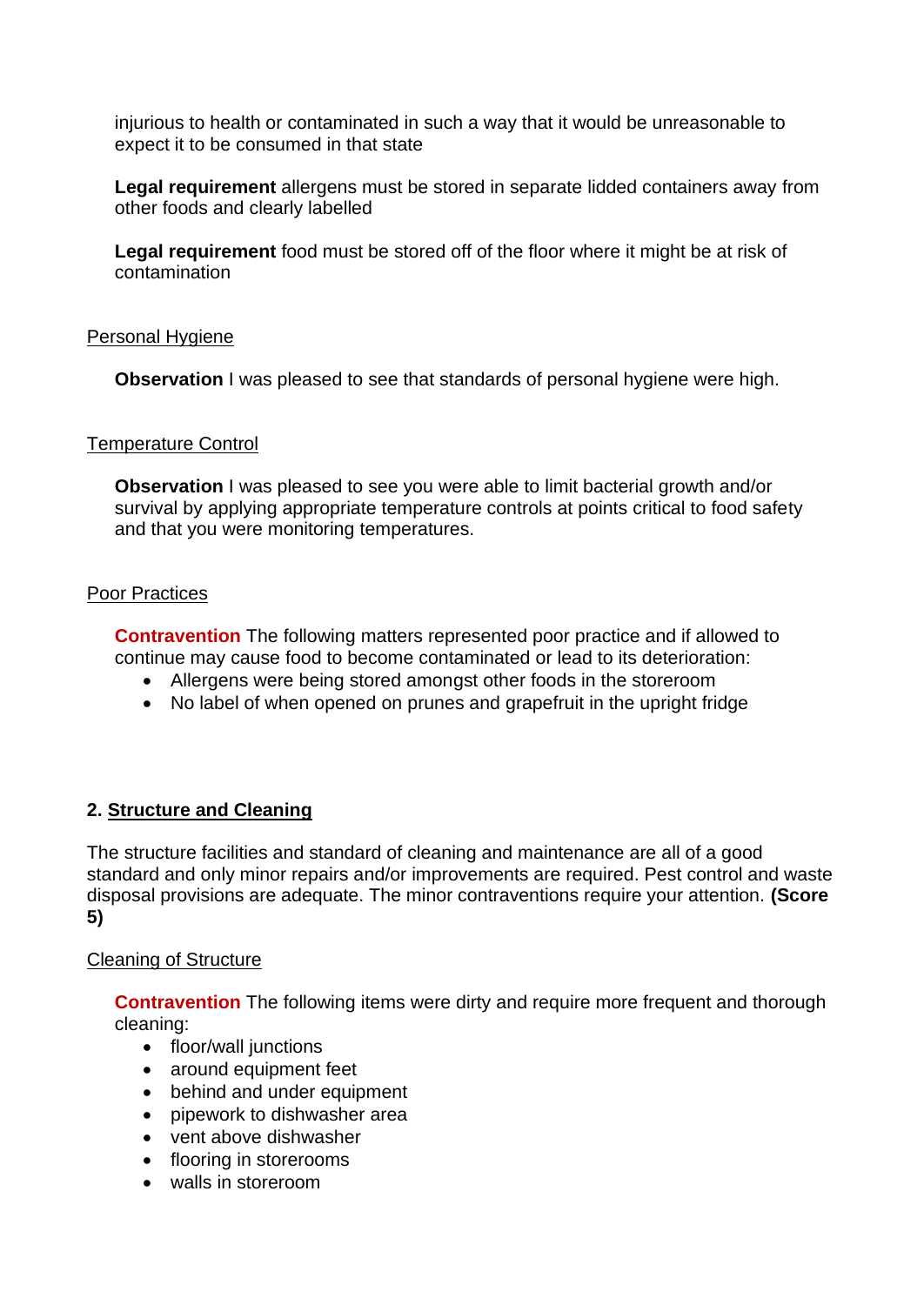#### Cleaning of Equipment and Food Contact Surfaces

**Contravention** The following items are dirty and must be cleaned:

- can opener
- runners to hot cupboard
- pedal to bin
- interior and lid to flour container
- remove packaging film from upright vegetable freezer in storeroom to aid easy cleaning

#### Cleaning Chemicals / Materials / Equipment and Methods

**Observation** I was pleased to see that the premises was kept clean and that your cleaning materials, methods and equipment were able to minimise the spread of harmful bacteria between surfaces.

#### **Maintenance**

**Contravention** The following had not been suitably maintained and must be repaired or replaced:

- splits or holes in flooring
- broken, chipped ungrouted or missing tiles
- door to upright fridge was broken however I was pleased to see that this had been reported and recorded in your food safety management system
- waste disposal not working

**Recommendation** Housekeeping could be greatly improved. Remove redundant items and equipment from food rooms, tidy away miscellaneous objects into drawers and boxes and keep work surfaces and the floor clear for ease of cleaning and disinfection.

#### Facilities and Structural provision

**Observation** I was pleased to see the premises had been well maintained and that adequate facilities had been provided.

## Pest Control

**Observation** I was pleased to see that the premises was proofed against the entry of pests and that pest control procedures were in place.

## **3. Confidence in Management**

There are generally satisfactory food safety controls in place although there is evidence of some non-compliance with the law. The contraventions require your attention; although not critical to food safety they may become so if not addressed. **(Score 10)**